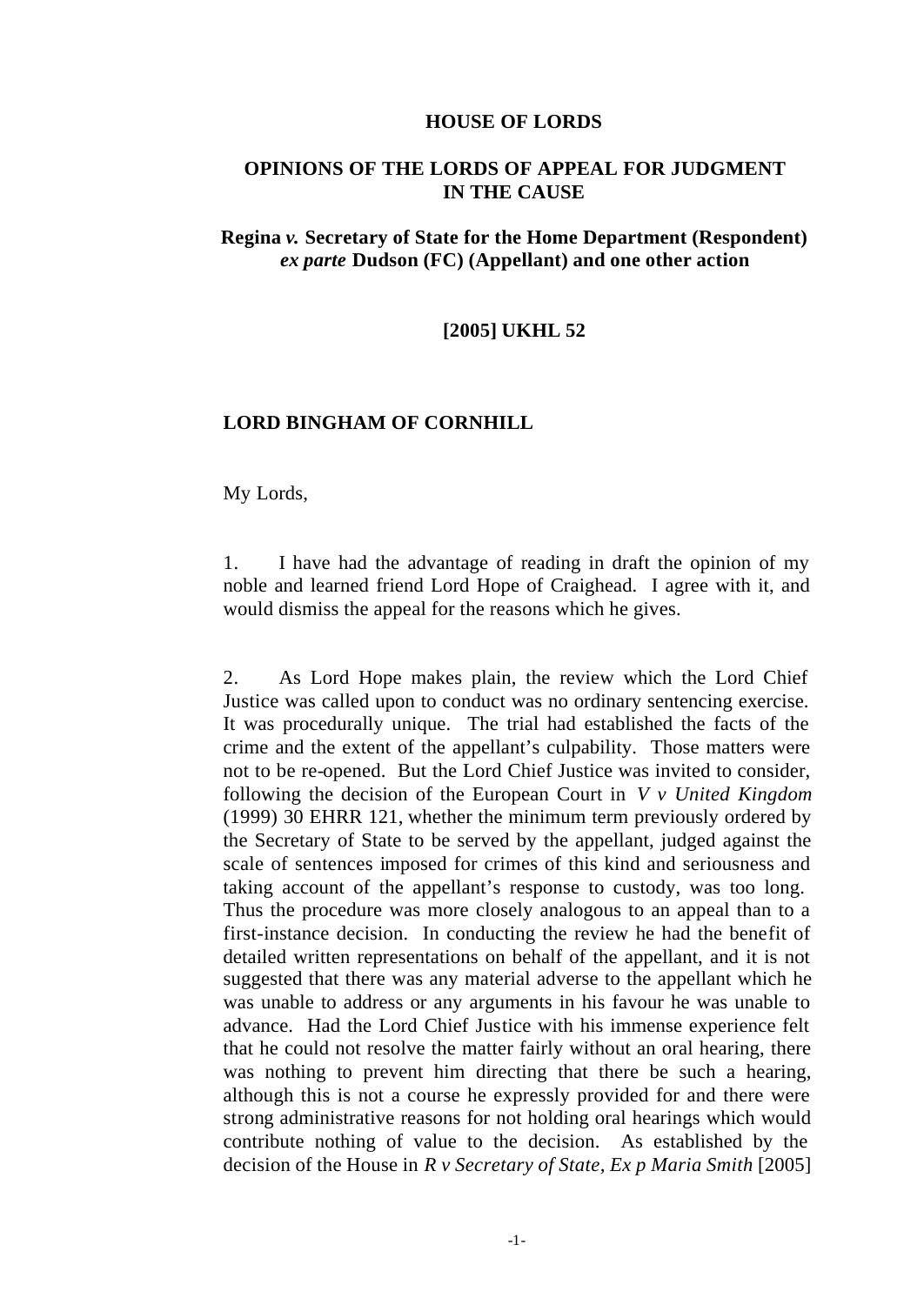UKHL 51, the Lord Chief Justice's decision does not preclude a further reduction in the appellant's minimum term if he makes truly exceptional progress for which no allowance has been made. In the exceptional circumstances of this case, I conclude that the Court of Appeal made the correct decision.

## **LORD NICHOLLS OF BIRKENHEAD**

3. I have had the advantage of reading in draft the speech of my noble and learned friend Lord Hope of Craighead. For the reasons he gives, with which I agree, I would dismiss this appeal.

## **LORD HOFFMANN**

My Lords,

4. I have had the advantage of reading in draft the speech of my noble and learned friend Lord Hope of Craighead. For the reasons he gives, with which I agree, I would dismiss this appeal.

## **LORD HOPE OF CRAIGHEAD**

My Lords,

5. On 17 December 1993 the appellant, with three adult codefendants, was convicted of the murder of Suzanne Capper. He was 16 years old at the time of her murder, so he was sentenced to be detained during Her Majesty's pleasure under section 53(1) of the Children and Young Persons Act 1933. He remains in custody. The issue in this appeal relates to the procedure that was adopted when the Lord Chief Justice, Lord Woolf CJ, reviewed the minimum term (formerly known as the "tariff") which was to be applied in his case. This was done in accordance with the arrangements described by the Secretary of State, Mr Jack Straw, in his statement to Parliament (Hansard (HC Debates), 13 March 2000, cols 22-23) following the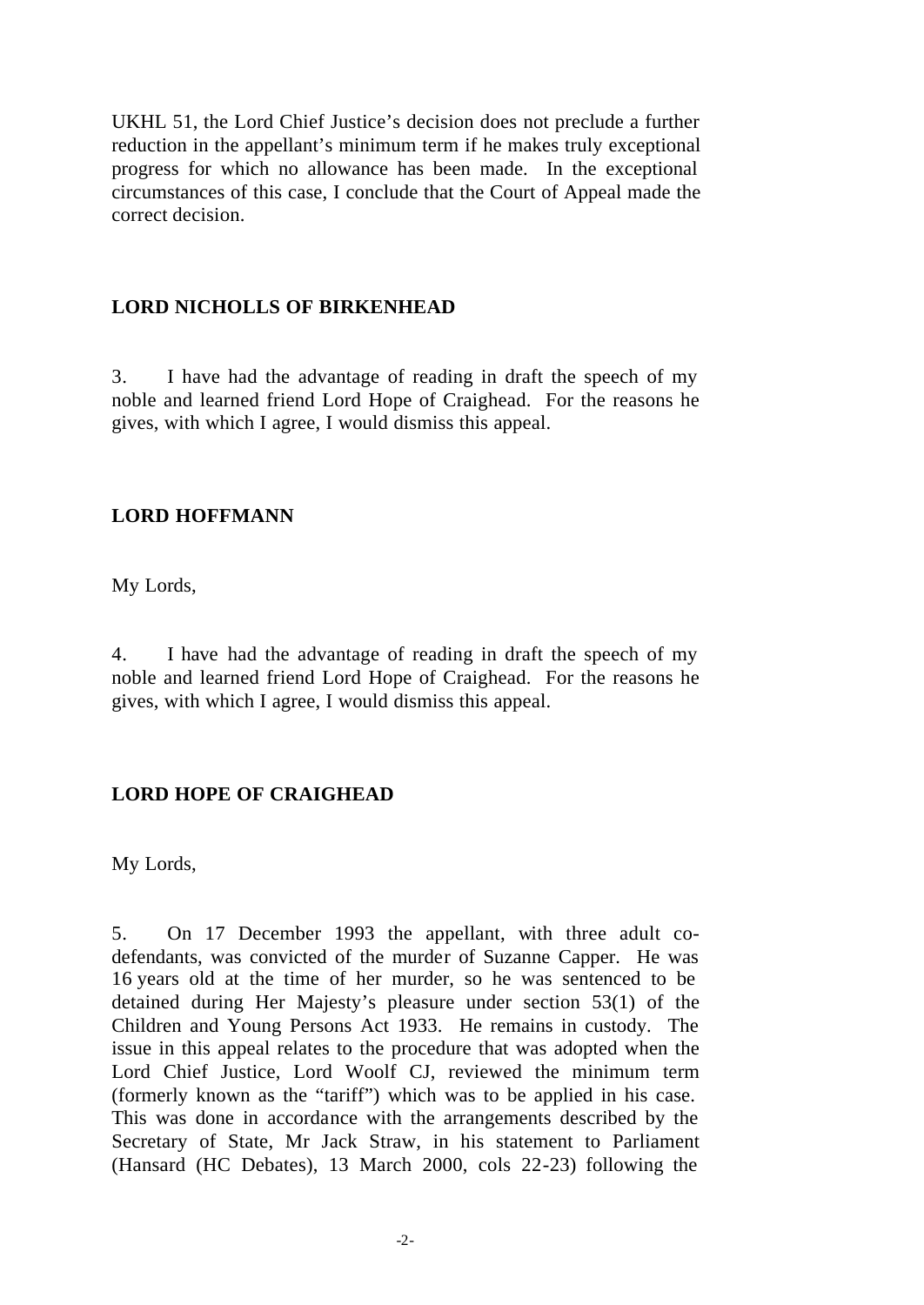decision of the European Court in *V v United Kingdom* (1999) 30 EHRR 121 that the procedure under which tariffs for those sentenced to be detained at Her Majesty's pleasure had originally been set violated article 6(1) of the European Convention on Human Rights.

6. The appellant's tariff had originally been set at 18 years. On 29 January 2002, having conducted his review, the Lord Chief Justice advised that it should be reduced to 16 years. His recommendation was accepted by the Secretary of State, who reset the appellant's tariff at this figure on 20 March 2002. On 30 October 2002 the appellant was given permission by McCombe J to seek judicial review of the Secretary of State's decision. It was contended, among other arguments, that the appellant was entitled to an oral hearing before his tariff was set. It was also contended that the advice which had been given to the Secretary of State was defective in that the Lord Chief Justice had failed to have regard to the appellant's welfare when deciding on the appropriate tariff. On 21 November the Divisional Court (Kennedy LJ and Mackay J) held that the Lord Chief Justice had been under no obligation to afford the appellant an oral hearing and, alternatively, that, if he was entitled to an oral hearing, he had waived that entitlement: [2003] EWHC 2797 (Admin). The court also held that the Lord Chief Justice had paid due regard to the appellant's welfare. On 11 February 2004 the Court of Appeal (Lord Phillips of Worth Matravers MR, Mantell and Carnwath LJJ), having heard the appellant's appeal against the decision of the Divisional Court together with an appeal by the Secretary of State in the case of another prisoner detained at Her Majesty's pleasure named Maria Smith, dismissed his appeal: *R (Smith) v Secretary of State for the Home Department* [2004] EWCA Civ 99; [2004] QB 1341.

7. The issues in this appeal are (i) whether the appellant had a right under article 6(1) of the European Convention on Human Rights to an oral hearing before the Lord Chief Justice when the tariff was set in his case; (ii) if he had such a right, whether he waived that entitlement; and (iii) whether, if he had that right and it was not waived, he should be granted any form of relief. The respondent accepts that article  $6(1)$ applies with respect to the setting of the minimum term in the appellant's case. He points out in his written case that this was the very reason why the matter was referred to the Lord Chief Justice. But it does not, of course, follow that all the requirements of article 6(1) were satisfied by the procedure which he adopted.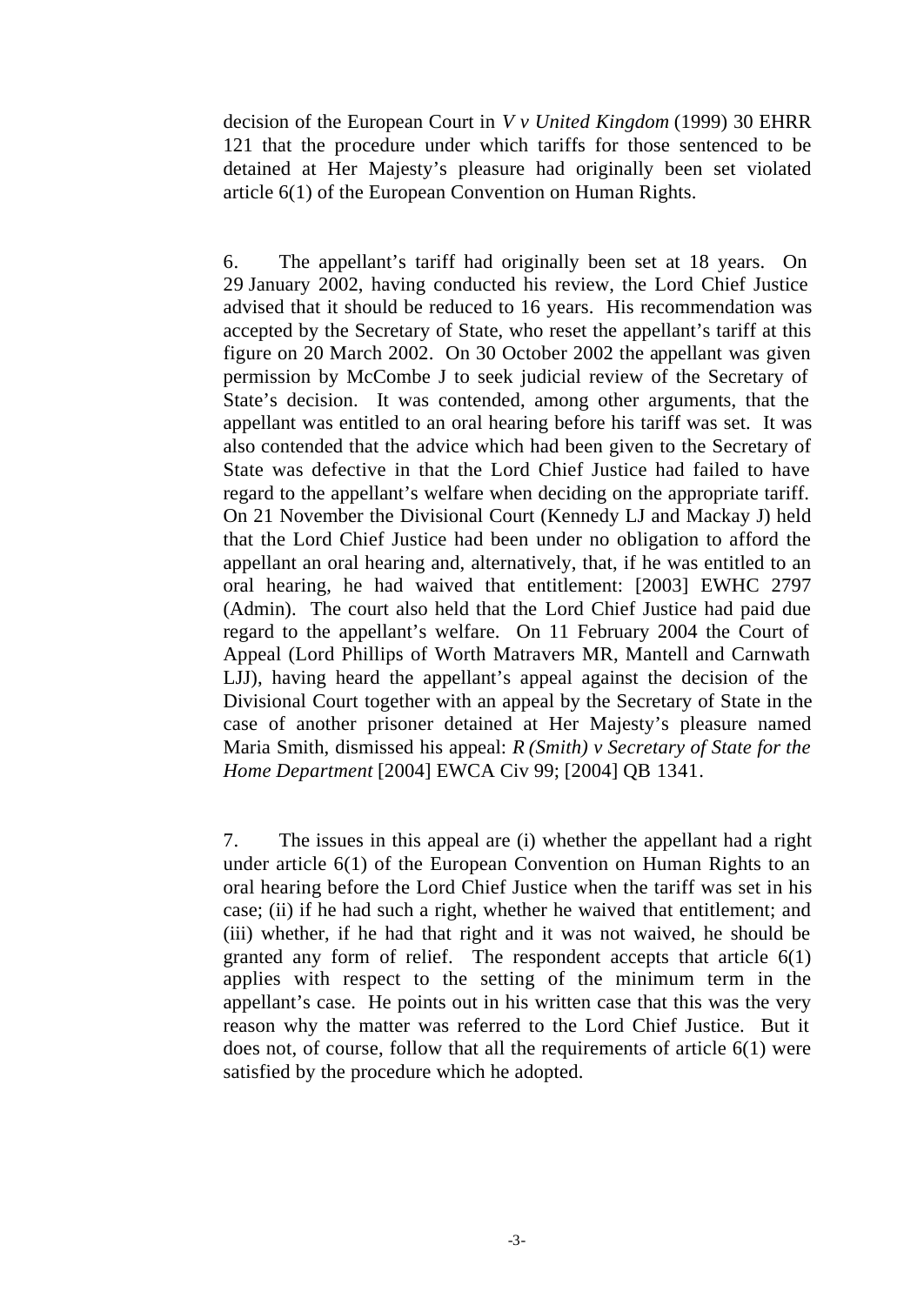## *The facts*

8. The appellant was born on 25 July 1976. He was 16 years old when the murder was committed. The crime was characterised by a series of acts of exceptional cruelty. The deceased, who was also aged 16, was tricked into going to the house of one the appellant's codefendants. She was held prisoner there and later in the house of the other co-defendant for a period of about eight days. She was beaten and savagely tortured. She was then starved, bound to a bed and gagged. Finally she was taken away from the house by car and driven into the country. She was forced out of the car shoeless and virtually naked, down a bank and into a wood. Petrol was poured over her and she was set alight. She died four days later.

9. Following his conviction the appellant applied for leave to appeal against it. On 3 May 1994 leave to appeal was refused by the Court of Appeal. This decision was affirmed by the full court on 3 November 1994.

10. In his report dated 13 January 1994 the trial judge, Potts J, acknowledged that the appellant, who was much younger, had been corrupted by his co-defendants. But he said that he had played an active part in the torture and the killing. Having recommended a tariff of 25 years in the case of the three adult co-defendants, he recommended that detention for a period of 18 years was necessary in the appellant's case to meet the requirements of retribution and deterrence for the offence. On 17 January 1994 the Lord Chief Justice, Lord Taylor of Gosforth CJ, agreed with these recommendations, observing that this was an exceptionally grave case. They were accepted by the Secretary of State, Mr Michael Howard, who then set the tariff which was to be applied in the appellant's case at 18 years in accordance with the procedure described in his statement to Parliament (Hansard (HC Debates) 27 July 1993, written answers, col 863) following the decision in *R v Secretary of State for the Home Department, Ex p Doody* [1994] 1 AC 531.

11. In *V v United Kingdom* (1999) 30 EHRR 121 the European Court held that the setting of a tariff in the case of a young person detained at Her Majesty's pleasure was a sentencing exercise that engaged article 6(1) of the European Convention on Human Rights and that it should not be set by ministers. The court said, at pp 186-187, para 114: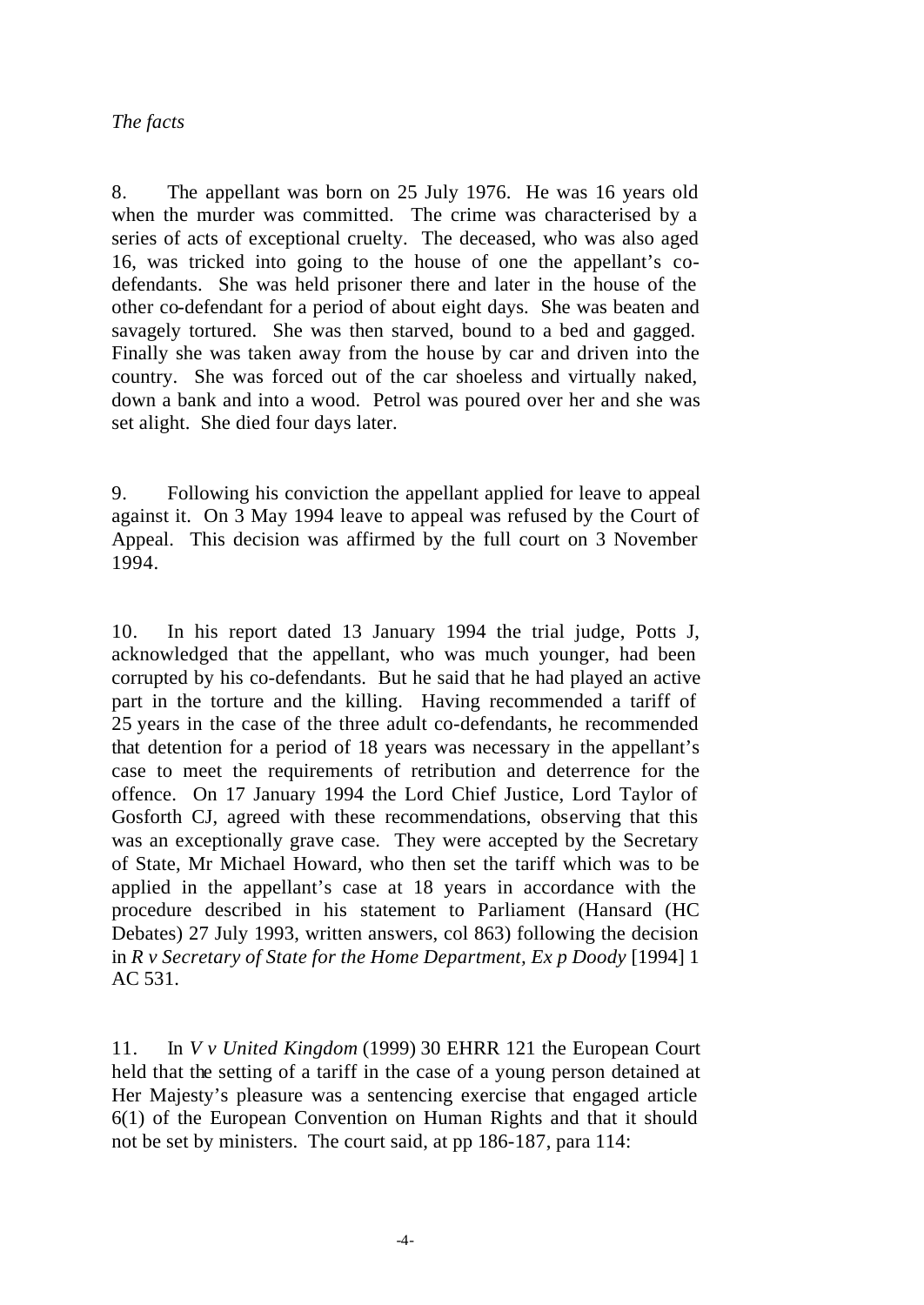"The court notes that article 6(1) guarantees, inter alia, 'a fair…hearing…by an independent and impartial tribunal…' 'Independent' in this context means independent of the parties to the case and also of the executive. The Home Secretary, who set the applicant's tariff, was clearly not independent of the executive, and it follows that there has been a violation of article  $6(1)$ ."

12. In his statement to Parliament on 13 March 2000 the Secretary of State said that he would bring forward legislation to provide for tariffs to be set by the trial judge in open court, in the same way as they were already being set for adults subject to discretionary life sentences. But he noted that about 250 people who had been sentenced as juveniles were currently detained at Her Majesty's pleasure, and that fresh cases were continuing to go through the courts which would have to be dealt with before the new legislation was brought into force. Addressing himself to this problem he said:

"For new cases, pending the necessary change in the law which I have announced, I shall set any tariffs in line with the recommendation that the Lord Chief Justice makes to me in each case. For existing cases, I propose a fresh review of tariffs in line with the principles in the judgment. I shall be inviting representations from those whose tariffs have not yet expired.

Where no representations are received, the tariff will be set in accordance with the original recommendation made by the Lord Chief Justice in that case. Where acceptance of the Lord Chief Justice's original recommendation would mean that the tariff had now expired, I shall refer those cases to the parole board immediately. Where the original recommendation made by the Lord Chief Justice was higher than the tariff set by Ministers, the tariff would not be increased.

Where existing detainees wish to make representations, they can be made to the present Lord Chief Justice, who will then make a recommendation to me. I will then adopt his recommendation on what the tariff should be."

13. On 31 May 2000 the Secretary of State wrote to the appellant's solicitors informing them that the previous arrangements for reviewing the tariffs for those detained at Her Majesty's pleasure had been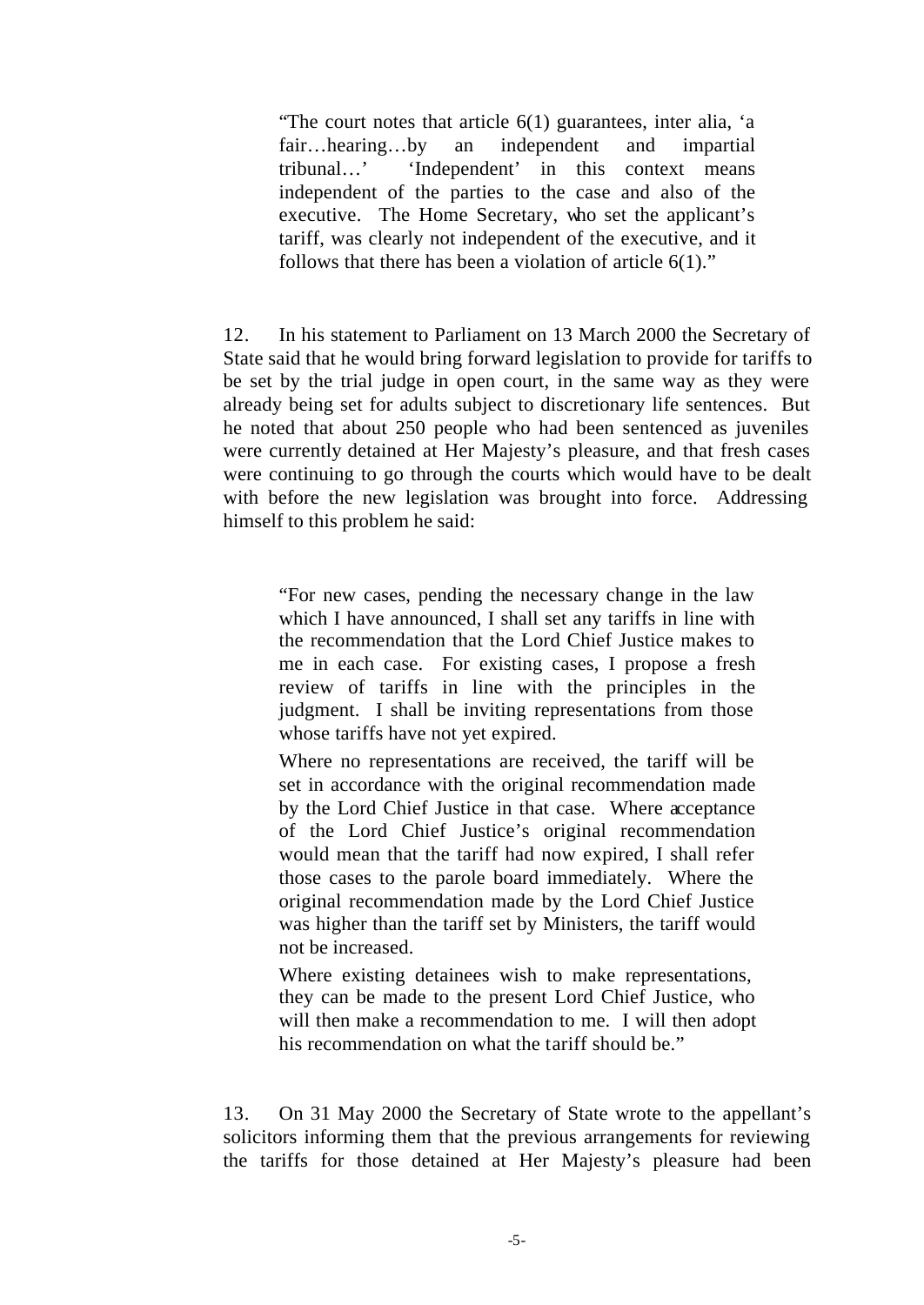replaced by the new tariff setting arrangements set up as a result of the judgment of the European Court in *V v United Kingdom* (1999) 30 EHRR 121. He said that either the appellant or his solicitors could submit representations for a reduction in the 18 year tariff. He attached to his letter a copy of a memorandum which explained in more detail how the new arrangements would affect the appellant. Details were given of the address to which any representations were to be submitted for consideration by the Lord Chief Justice if it was thought that the tariff should be set lower than 18 years.

14. On 11 August 2000 the appellant's solicitors submitted representations to the Secretary of State to enable his tariff to be reconsidered by the Lord Chief Justice. Reference was made in this document to the principles for the fixing of tariffs in the case of child offenders which were described in the speech of Lord Browne-Wilkinson in *R v Secretary of State for the Home Department, Ex p Venables and Thompson* [1998] AC 407 (referred to collectively in the representations as "the welfare principle"). It was submitted that the welfare principle had never been considered or applied in the setting of the appellant's original tariff of 18 years, that a tariff of that length was excessive, that it was appropriate to allow a substantial discount in tariff to compensate for the lack of periodic review and that in the appellant's case it should be set at 12 years. In the concluding paragraph of this document the following points were made:

"5.5 If it is not accepted that a tariff of 12 years is appropriate in the present case, it is submitted that Mr Dudson should be afforded an oral hearing of his case under the requirements of article 6 of the European Convention on Human Rights. It has already been established by the European Court that the fixing of tariff for an HMP detainee is a sentencing exercise which attracts the safeguards of article 6. The European Court has previously held that the fixing of sentence is an integral part of the trial process and as such, that it requires an oral hearing. See eg: [*Eckle v Federal Republic of Germany* (1983) 5 EHRR 1]. This also requires that the sentence be fixed within a reasonable period of time after trial. In the event that Mr Dudson's tariff is not fixed at 12 years and he is not afforded an oral hearing, we reserve the right to challenge the procedural aspects of this matter as well as the substantive level at which his tariff is set."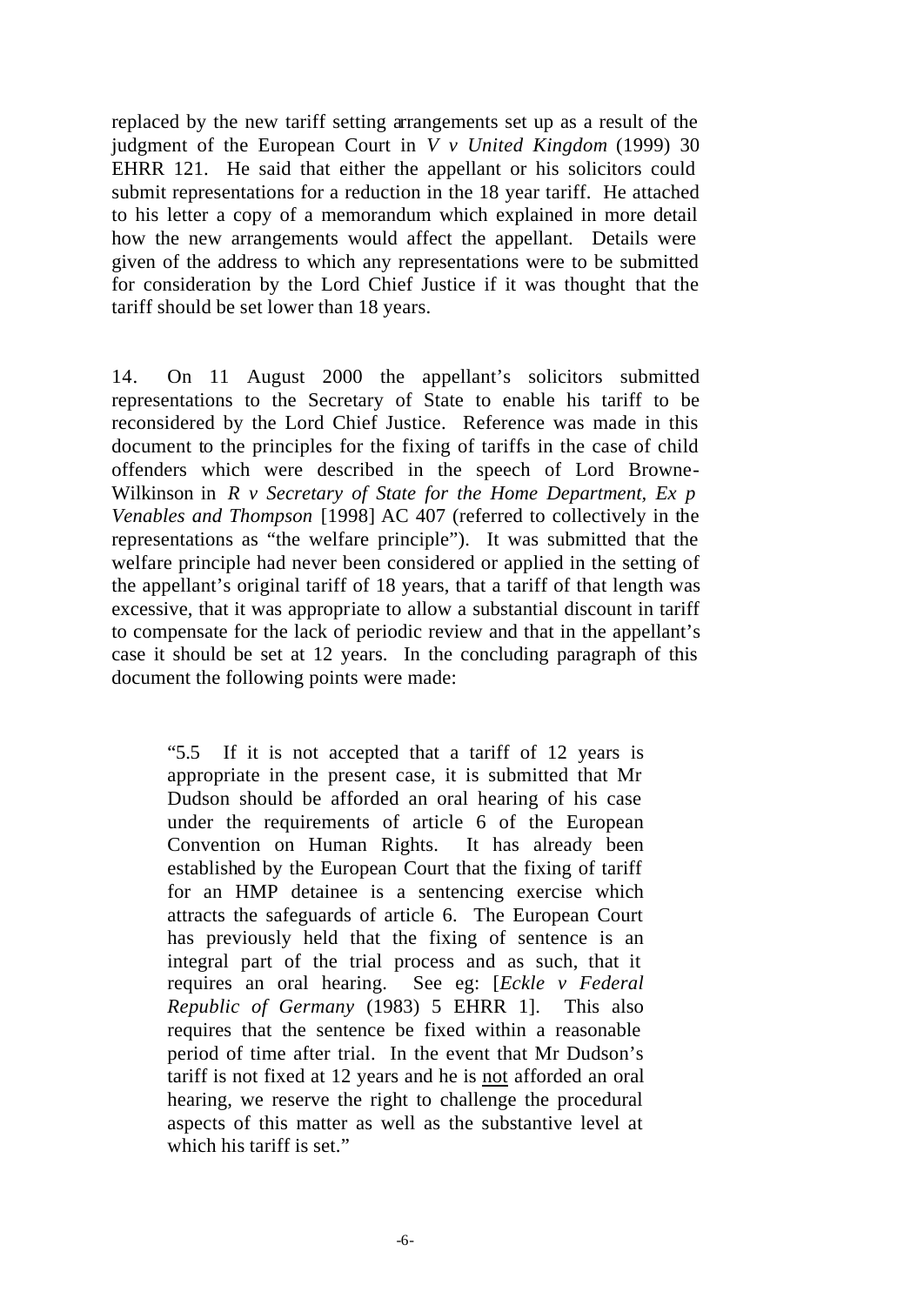15. On 27 July 2000 the Lord Chief Justice issued a practice statement, *Practice Statement (Juveniles: Murder Tariff)* [2000] 1 WLR 1655, in which he explained the procedure that he proposed to follow when he was undertaking a fresh review of tariffs for those people such as the appellant, sentenced as juveniles, who were currently detained at Her Majesty's pleasure and in fresh cases pending the necessary change in the law. At p 1656 of the practice statement he said:

"Before I make a recommendation to the Home Secretary, in both new and existing cases, I shall invite written representations from the detainees' legal advisers and also from the Director of Public Prosecutions who may include representations on behalf of victims' families.

…

Before the first such cases are put before me to make a recommendation to the Home Secretary, it is appropriate for the general principles which will guide me in recommending tariffs to be made public. This is because it is right that the process by which tariffs are set should be open to public scrutiny. When making recommendations to the Home Secretary in such cases, I will announce my reasons in open court after taking into account any written representations I receive."

No mention was made in this practice statement of any provision for the making of oral submissions to the Lord Chief Justice before he made his recommendation to the Home Secretary.

16. On 2 July 2001 the appellant's solicitors wrote to the Secretary of State noting with concern that no decision had yet been made in respect of the appellant's tariff. They said that the delay was adversely affecting the appellant's progress through the prison system and had direct implications for his potential future release on licence. They asked for confirmation that a decision would be forthcoming immediately, reserving the right to issue proceedings if they did not hear from him within the next 21 days. On 14 August 2001 the Secretary of State sent a memorandum to the appellant stating that the Lord Chief Justice had decided to consider representations from the Crown Prosecution Service on behalf of the victim's family in his case and enclosing copies of the documents from the Crown Prosecution Service that would be before him when he considered his tariff. Copies were attached of prison reports which the Lord Chief Justice would have before him. He was told that any comments that he or his legal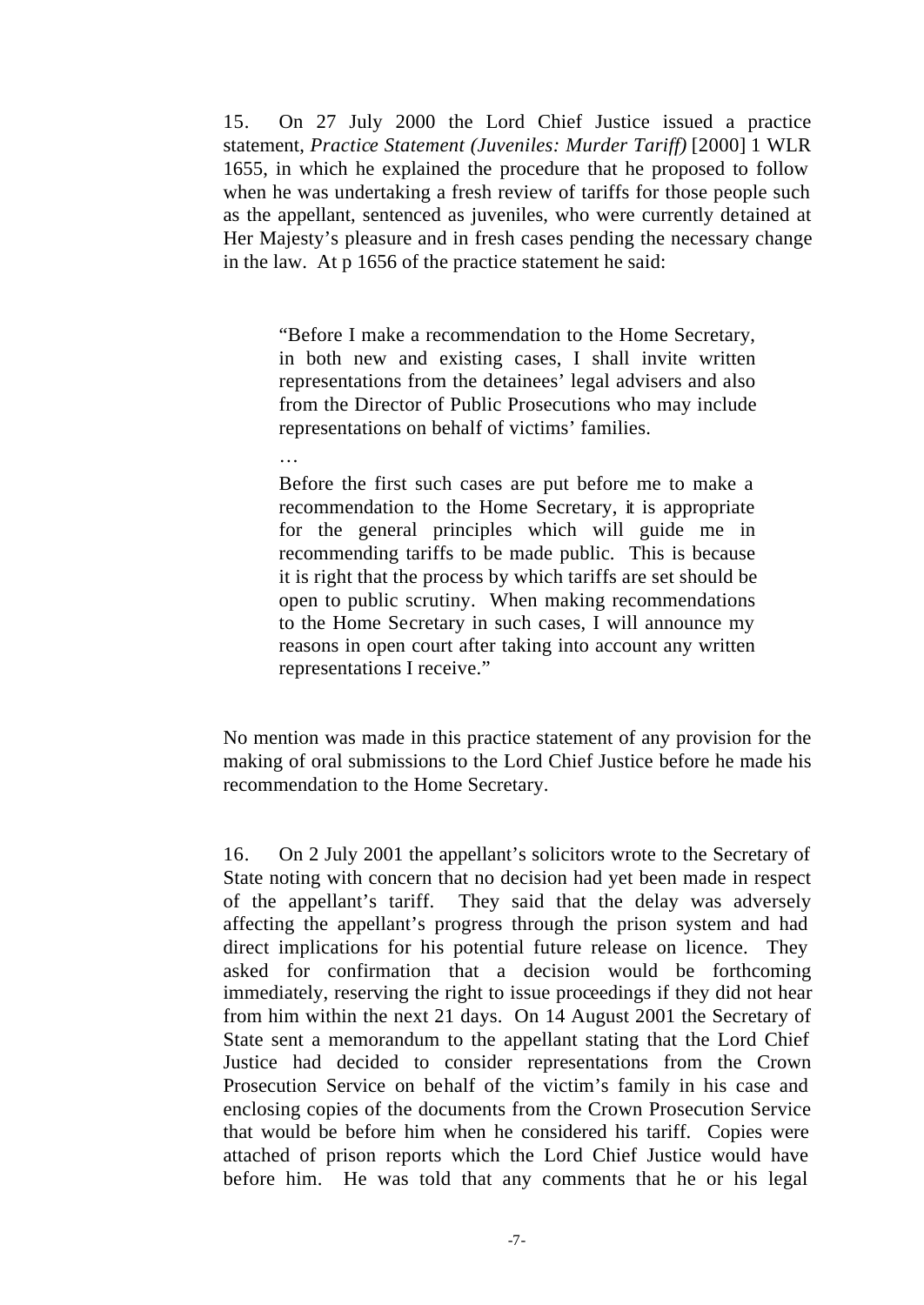representatives might have on this material or on a report covering his most recent period of imprisonment were to be sent to the Secretary of State within two months of the date of that memorandum.

17. On 9 November 2001 the appellant's solicitors submitted further representations to the Secretary of State for inclusion with the papers for the Lord Chief Justice. They said that the appellant wished them to be considered in conjunction with those which had previously been submitted on his behalf in August 2000. They contained various comments on the statements by made by the members of the victim's family and in the prison reports. Reference was made to the detailed representations which had previously been made on his behalf. It was again submitted that a tariff period of 12 years was appropriate in his case. Receipt of these further submissions was acknowledged in a reply dated 13 November 2001, in which it was stated that the Lord Chief Justice would give full consideration to the appellant's case as soon as possible and that the appellant would be informed of his decision in due course. No mention was made in this reply of any provision for an oral hearing, nor was any further request made for one either by the appellant or by his solicitors.

18. On 29 January 2002 the Lord Chief Justice delivered his decision on the appellant's tariff and his reason for it in open court. He concluded his statement with these words:

"Although I do not question the tariff which was set, Dudson has made significant progress in detention and it is possible to recognise this by reducing the tariff to 16 years."

On 20 March 2002 the appellant was given a copy of a transcript of this decision and informed that the Secretary of State had accepted the Lord Chief Justice's recommendation.

19. On 28 March 2002 the appellant's solicitors wrote to the Secretary of State expressing their concern at the fact that the procedural issues which they had identified in their representations had not been addressed. The issues to which they drew attention related to the way in which the welfare principle should be addressed, and in particular to the need to take account of future welfare. No mention was made in this letter of the request that had been made in the original representations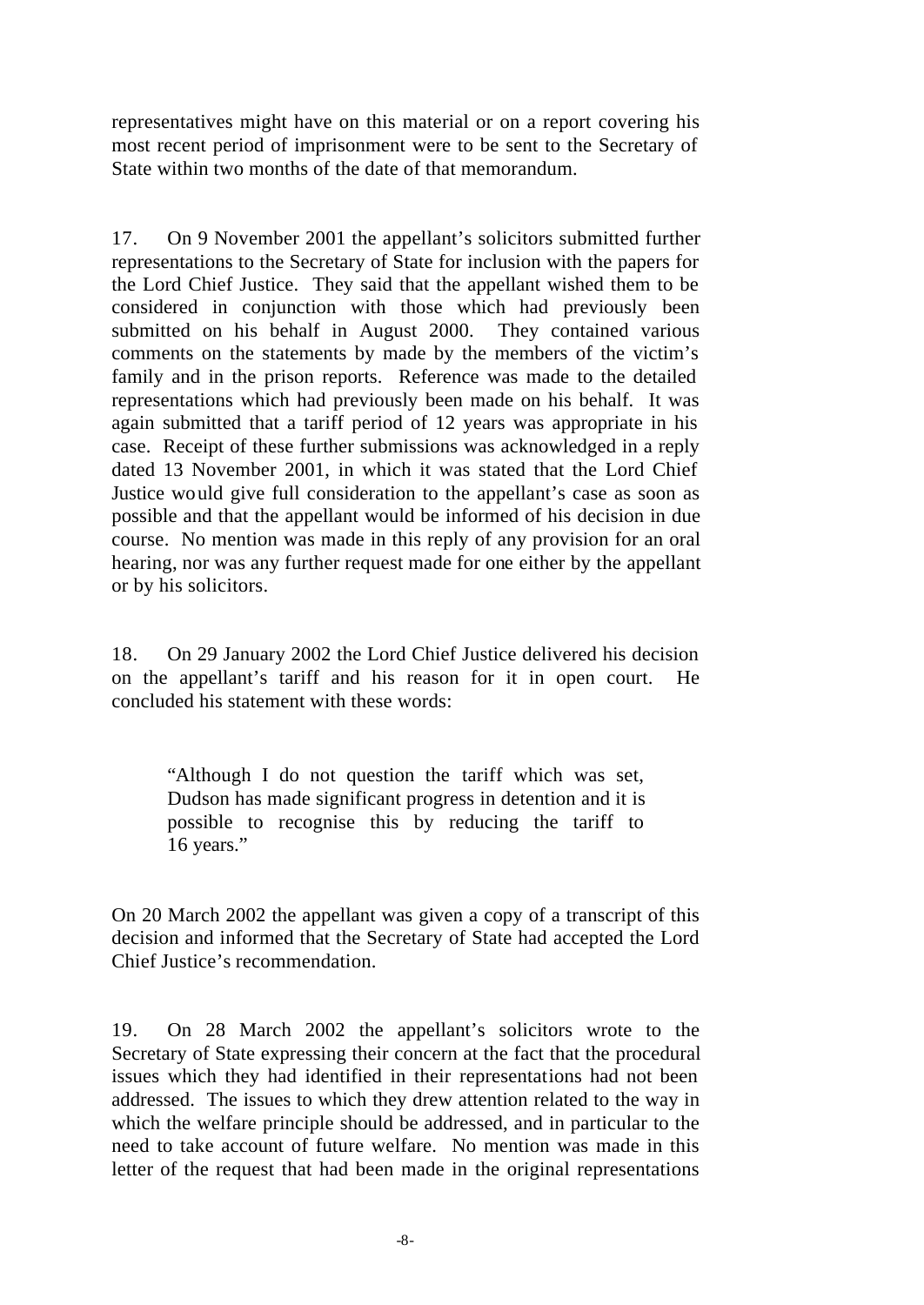for an oral hearing in the event that the appellant's tariff was not fixed at 12 years. They submitted further representations on the appellant's behalf on 24 June 2002. By a letter dated 23 August 2002 they were informed that these representations had been rejected.

### *The Strasbourg jurisprudence*

20. In the Court of Appeal Lord Phillips of Worth Matravers MR observed that the jurisprudence of the European Court on the question whether there should have been an oral hearing was sparse: [2004] 3 WLR 341, 365, para 82. Having examined the cases that had been referred to he said, at p 366, para 86, that by far the most relevant European Court decision was *Easterbrook v United Kingdom* (2003) 37 EHRR 812. Mr Owen QC for the appellant agreed. He put at the forefront of his argument the proposition that this decision contained a clear statement of principle that a life prisoner was entitled to an oral hearing before his tariff was set.

21. The applicant in *Easterbook v United Kingdom* was a discretionary life prisoner. His tariff had been set at 16 years by the Home Secretary after consulting the judiciary. His lawyers asked for the period to be reduced and requested an oral hearing before the Lord Chief Justice. Some months later, in August 1998, they were told that the Lord Chief Justice had revised the opinion that had been given earlier, that he was now recommending a tariff of 12-13 years but that no oral hearing would be allowed. In November 1998 they were told that the Home Secretary had decided on a tariff of 12½ years. He complained of the delay in the procedure by which his tariff was set. He submitted that it was contrary to article 6(1) for the decision to be taken by the executive in an administrative procedure and not by the judiciary. He also complained that the procedure was fundamentally flawed as it failed to provide for a public hearing. The government accepted that the delay in fixing the tariff was a violation of article 6(1). But they submitted that, as the tariff had expired by the date of the application to the European Court, it was no longer relevant to have an oral hearing in regard to it.

22. The court held that there had been a breach of article 6(1) regarding the procedure adopted in fixing the applicant's tariff. Its reasoning is set out on pp 817-818, para 28: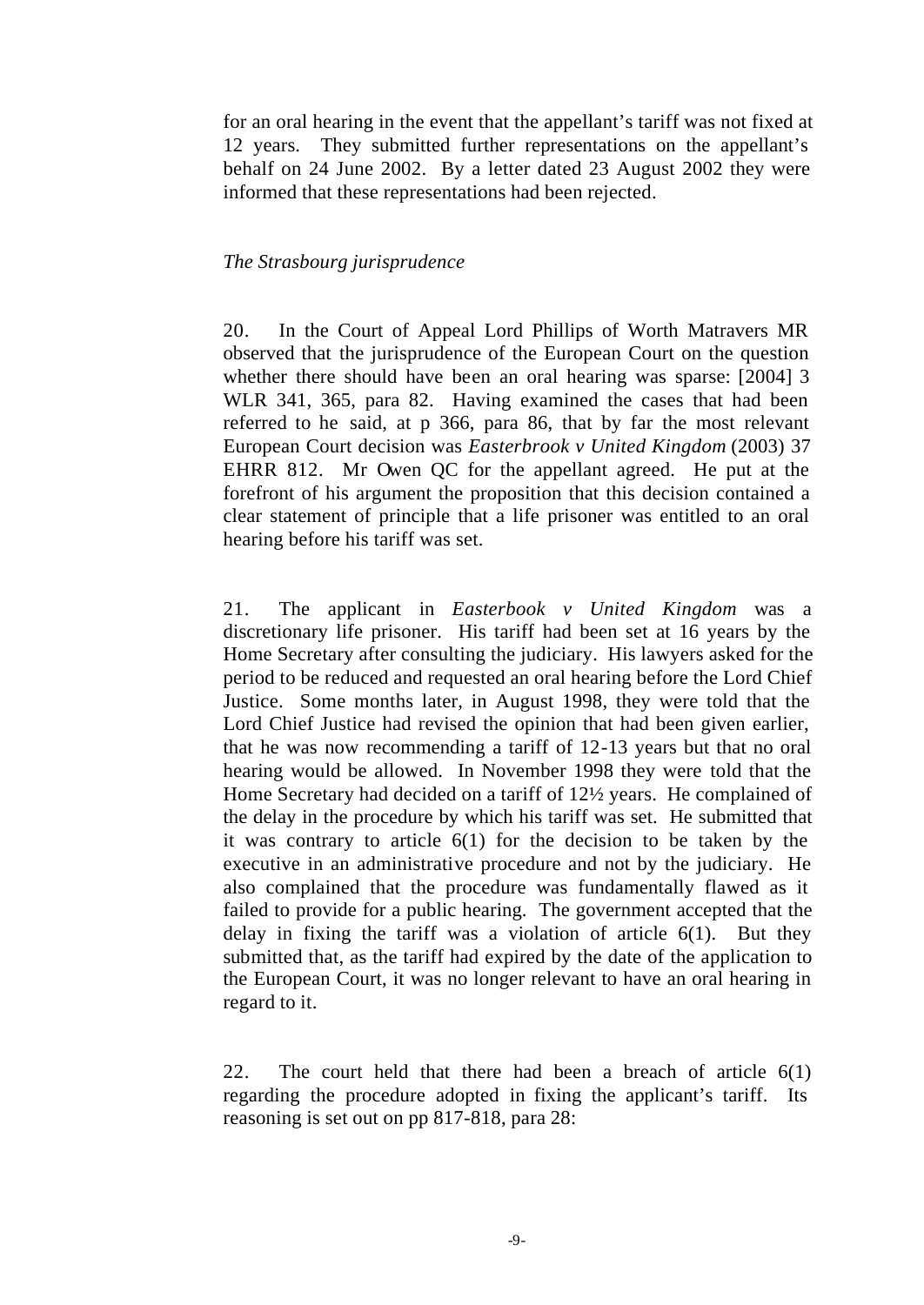"The court notes that the Government accept that there was unreasonable delay in the fixing of the applicant's tariff, over nine years, which is not compatible with the requirement under article 6(1) that sentencing, as part of the determination of a criminal charge, be completed within a reasonable time. The Government disputed however that any issue arose from the fact that the tariff was fixed by the Secretary of State since he followed the recommendations of the judiciary. The court would observe that the sentencing exercise carried out in criminal cases must necessarily be carried out by an independent and impartial tribunal, namely, a court offering guarantees and procedure of a judicial nature. It was not a court that fixed the applicant's tariff in a public, adversarial hearing and in the circumstances it is not sufficient to satisfy the fundamental principle relating to the separation of powers that the member of the executive who issued the decision was guided by judicial opinion."

23. Two points emerge from an examination of this decision. The first is that the government did not seek to challenge the applicant's proposition that the procedure was flawed because it failed to provide for a public hearing. Its case was this criticism was no longer relevant. The second is that, as the final sentence of its reasoning indicates, the court's decision was based on the fundamental point that the principle of the separation of powers had been breached. It did not express any view on the question whether the judicial opinion which had guided the decision maker was itself flawed because there was no oral hearing. In my opinion Mr Sales was right to observe that the case does not bear the weight which Mr Owen sought to place upon it.

24. Mr Owen then said that there was no statement in the Strasbourg case law to the effect that it was compatible with article 6(1) in the criminal context for a decision in regard to sentence to be made without an oral hearing. Developing this submission, he said that there was entitlement under article 6(1) to an oral hearing in every case, and every time, a decision was taken about a prisoner's tariff or at least that the question whether there ought to be an oral hearing had to be considered by the decision-taker. This argument makes it necessary to examine more closely what the jurisprudence of the Strasbourg Court does and does not say on this matter. But in order to set the context for this examination the nature of the proceedings which are under scrutiny must first be identified.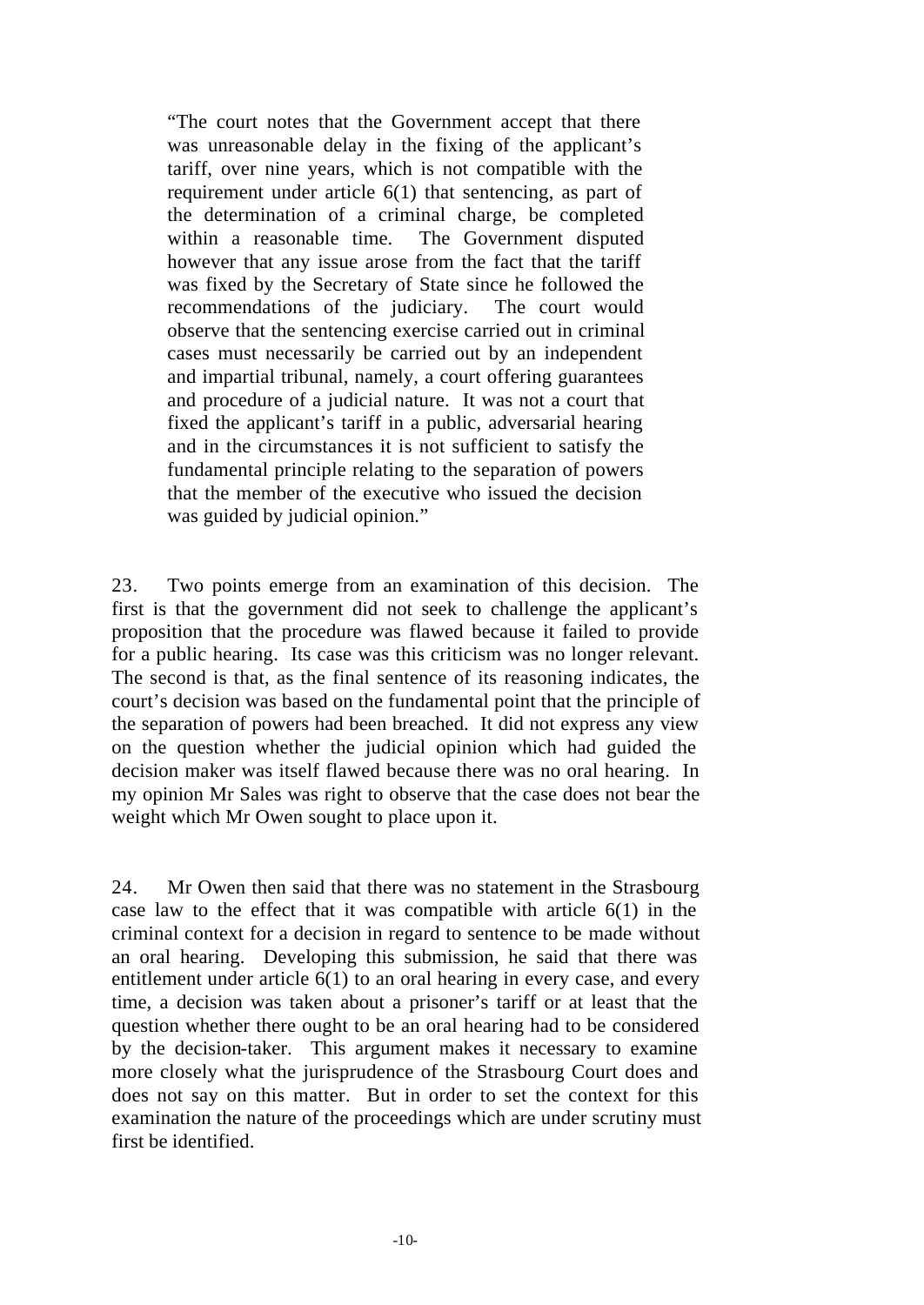25. The first thing to notice is that what article 6(1) requires is that there must be a fair and public hearing. But it does not say that there must always be an oral hearing at every stage in the proceedings if this requirement is to be satisfied. The starting point, then, must be that it is not disputed that the appellant had a fair and public hearing at his trial. All the facts that were relevant to the nature of the crime and its gravity, and to the part that retribution and deterrence were to play in his sentence, were open to public scrutiny at that stage. The proceedings that are now under scrutiny are the result of the setting up of a regime for dealing with transitional cases which was devised to meet the criticism that the tariff for those sentenced to be detained during Her Majesty's pleasure should not have been set by the executive but should have been the result of an independent assessment by the judiciary.

26. The system which was to be adopted for dealing with past cases was announced by the Secretary of State in public. They were to be dealt with by the Lord Chief Justice as the head of the judiciary of England and Wales according to a procedure which he in his turn made public by means of his practice statement. There was no question of there having to be a new trial of the facts before him. He was not entering upon untrodden territory. A tariff had already been set in the light of views which had been expressed to the Home Secretary by the judiciary. What the Lord Chief Justice was being required to do was to consider each case afresh in the light of facts which had already been determined at the trial and commented on by the judiciary and the written representations that might be placed before him. Essentially his task was to assess where, given the going rate for the setting of tariffs for adult murderers, the appellant's case should be placed on the scale given his age at the time of the murder and his progress since he was taken into custody. This was a highly unusual process which, in the light of the views on tariff which had already been expressed by the judiciary, can best be described as a process of review. The fundamental question is what the guarantee of fairness in article  $6(1)$ requires in these circumstances.

27. Mr Sales said that the relevant principles were those to be derived from authorities which address the position in an appeal in a criminal case rather than those which address the position in a trial at first instance. In *Delcourt v Belgium* (1970) 1 EHRR 335, para 25 the court said that the protection afforded by article 6 did not cease with the decision at first instance and that, while the contracting states were not compelled to set up courts of appeal, where such courts were instituted it was required to ensure that person amenable to the law enjoyed before them the fundamental guarantees contained in that article. But in *Fejde*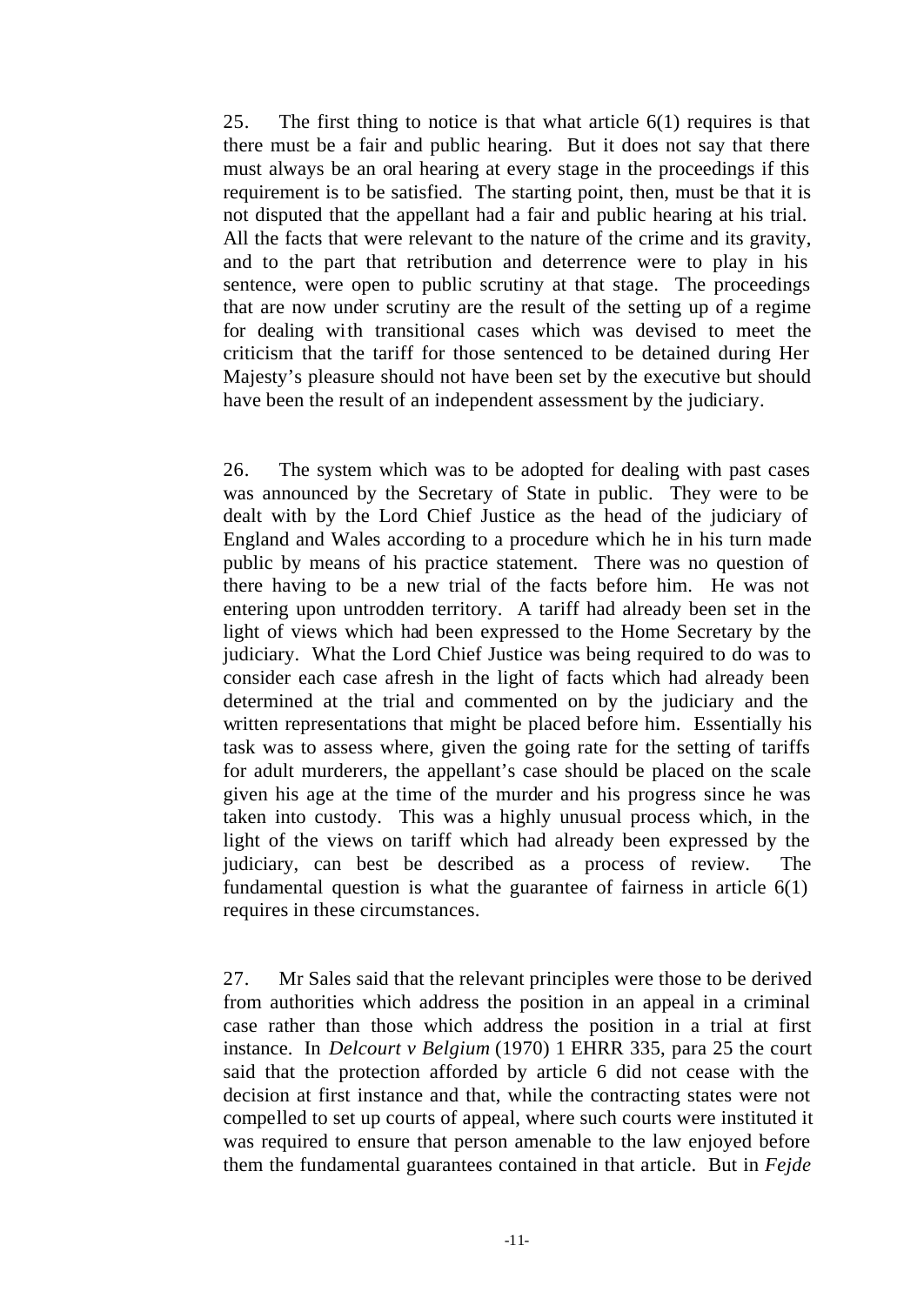*v Sweden* (1991) 17 EHRR 14, 25, para 26, repeating a point that it made in *Delcourt v Belgium*, para 26, the court said that the manner of the application of article 6 to proceedings before courts of appeal depends on the special circumstances of the proceedings involved. It was stressed that account must be taken of the entirety of the proceedings in the domestic legal order and of the role that the appellate court was performing in those proceedings. At p 27, para 31, the court said:

"Provided a public hearing has been held at first instance, the absence of such hearing before a second or third instance may accordingly be justified by the special features of the proceedings at issue."

28. Various examples can be cited to illustrate the application of this principle. In *Monnell and Morris v United Kingdom* (1987) 10 EHRR 205 the applicants had unsuccessfully sought leave to appeal against conviction and sentence. The Court of Appeal dismissed their applications at a hearing at which, in accordance with the normal procedure, they were neither present nor represented. It ordered that part of the time that they had spent in custody after conviction should not count towards service of the sentences that had been imposed on them at first instance. The court rejected the applicants' submission that there had been a breach of article 6 because they were not given the opportunity to be present in person and to submit oral arguments as to why they should not be subjected to an extension of their deprivation of liberty. At p 225, para 68, it said that the interests of justice and fairness could be met by the applicants being able to present relevant considerations through making written submissions.

29. In *Göç v Turkey*, Application no 36590/97, decision of the Grand Chamber, judgment of 11 July 2002 (unreported), the applicant alleged that he had been falsely imprisoned and tortured and otherwise illtreated by the police while he was in custody for which he had sought compensation. He complained that the court of first instance had denied him an oral hearing at which he could present his own direct evidence of the distress and anxiety which he had experienced. The Grand Chamber held by a majority of 9 to 8 that the refusal of an oral hearing had violated article 6(1). In para 47 of its decision the majority observed that, according to the court's established case law, in proceedings before a court of first and only instance the right to a "public hearing" in the sense of article 6(1) entailed an entitlement to an oral hearing unless there were exceptional circumstances that justified dispensing with such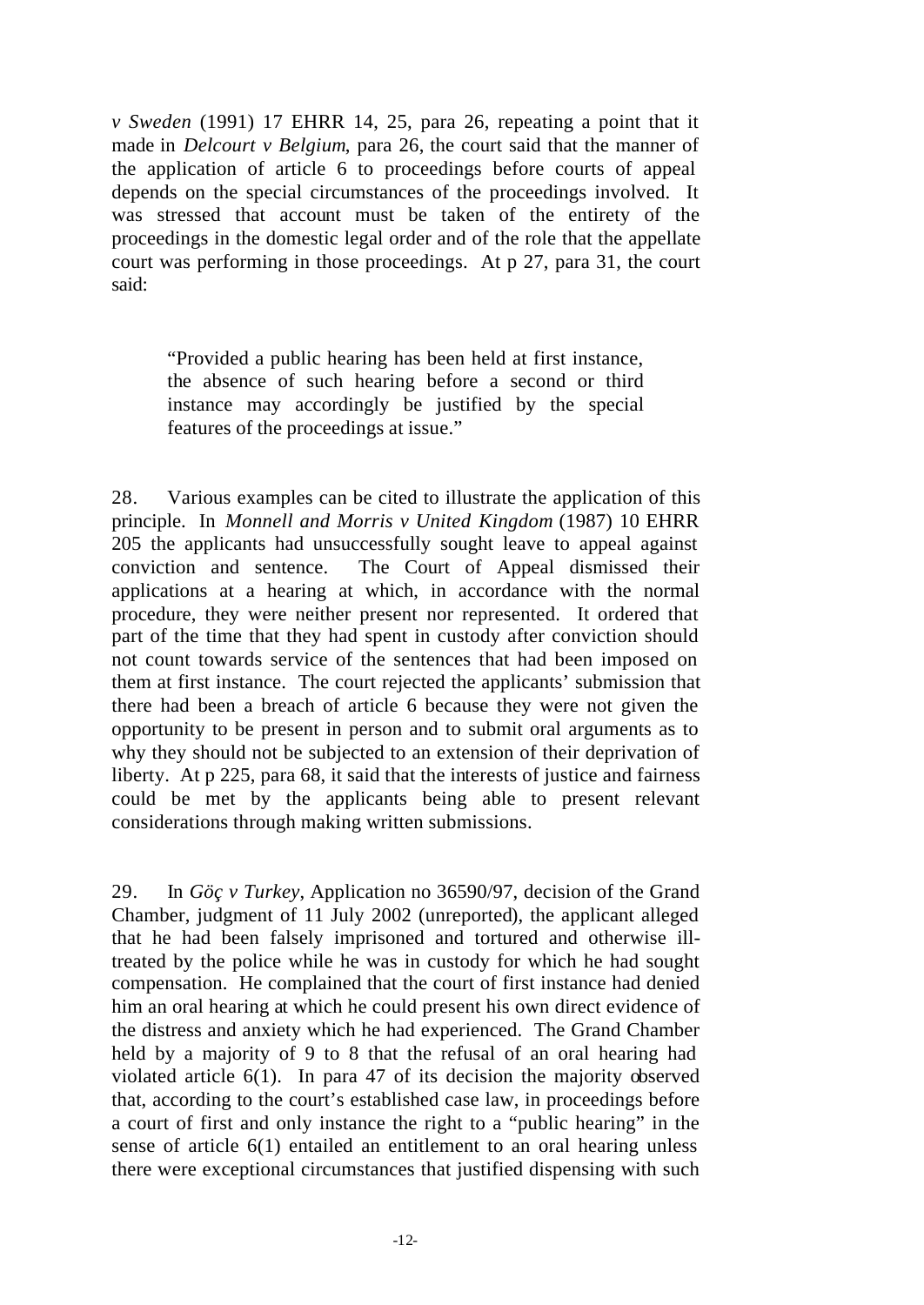a hearing. The question was how this test was to be applied, given that the proceedings that were under challenge were before a court of first instance. In para 51 the majority said that the essentially personal nature of the applicant's experience, and the determination of the level of compensation required that he be heard and that these factors outweighed the considerations of speed and efficiency on which, according to the government, the relevant law on which an oral hearing had been denied to him was based.

30. This case, in which the Grand Chamber was so narrowly divided, is of particular interest in view of the reasons which were given for the dissent by the minority. At p 20 they observed that the court's case law had never required oral proceedings in all circumstances. Having referred to various authorities, they said:

"That case-law lays down three criteria for determining whether there are 'exceptional circumstances' which justify dispensing with a public hearing: there must be no factual or legal issue which requires a hearing; the questions which the court is required to answer must be limited in scope and no public interest must be at stake."

At p 21 they added this comment:

"Requiring domestic courts to hold a hearing every time a claim raising no particular problems is submitted to them might practically frustrate the objective of complying with the 'reasonable time' requirement in article 6(1) of the Convention."

31. In *Hoppe v Germany* (2002) 38 EHRR 285 the applicant complained that he had been denied a fair hearing in appeal proceedings concerning his right of access to his daughter contrary to article 6(1). Rejecting this complaint, the court said at p 299, paras 62-63:

"62. The court recalls further that article 6(1) requires in principle that a hearing be held. The question therefore arises whether a departure from this principle could, in the circumstances of the case, be justified at the appeal stage.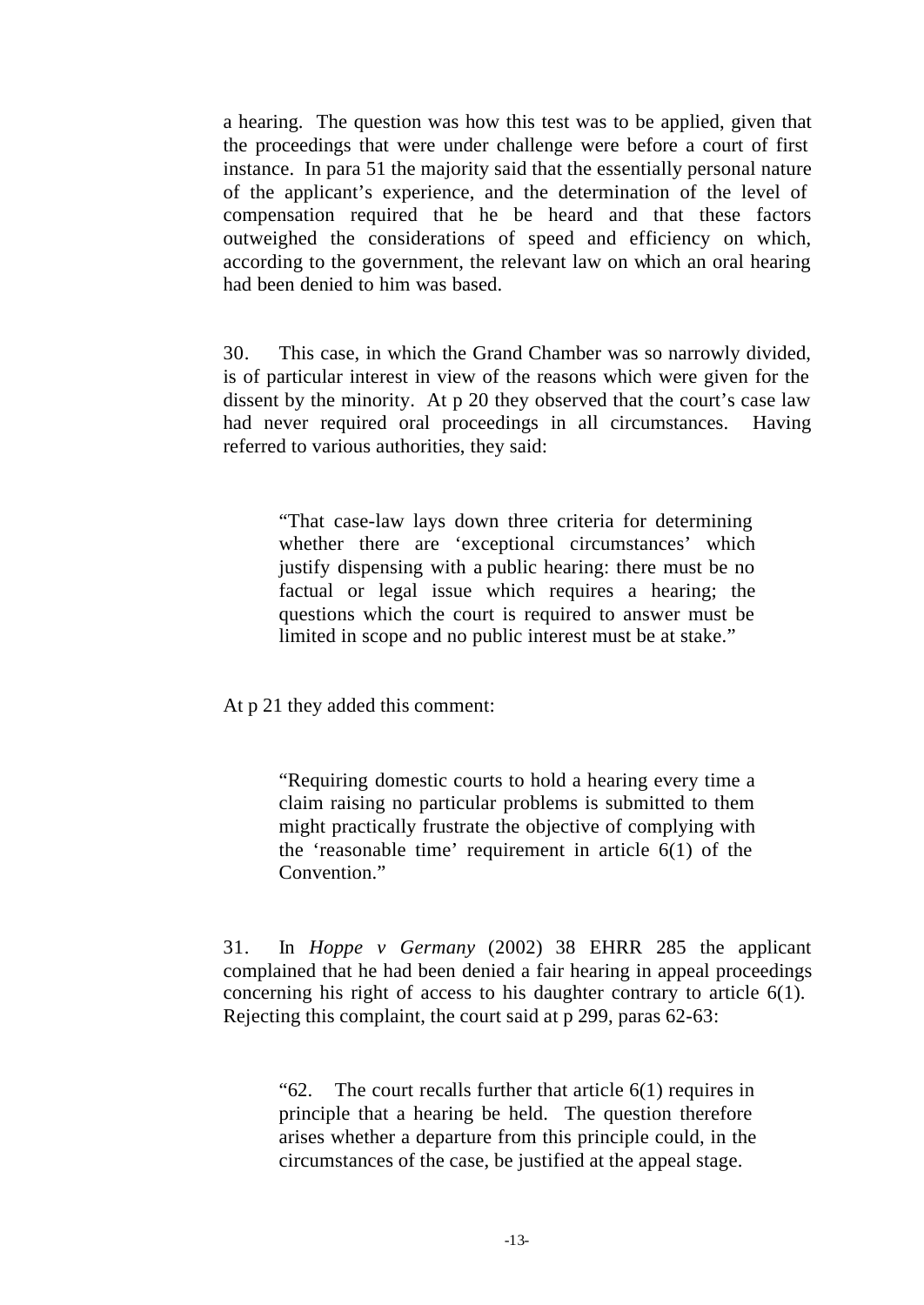63. The manner in which article 6 of the Convention applies to proceedings before courts of appeal depends on the special features of the domestic proceedings viewed as a whole. Even where the court of appeal has jurisdiction both over the facts and in law, article 6 does not always require a right to a public hearing, irrespective of the nature of the issues to be decided. The publicity requirement is certainly one of the means whereby confidence in the courts is maintained. However, there are other considerations, including the right to a trial within a reasonable time and the related need for an expeditious handling of the courts' case load, which must be taken into account in determining the necessity of public hearings in the proceedings subsequent to the trial at first instance level. Provided a public hearing has been held at first instance, the absence of a hearing before a second or third instance may accordingly be justified by the special features of the proceedings at issue."

32. In *Bulut v Austria* (1996) 24 EHRR 84 it was held that there had been no violation of article 6(1) where there had been no oral hearing of the applicant's appeal by the Supreme Court which it rejected summarily on the ground that the appeal was manifestly without merit. The European Court was not satisfied that the appeal had raised questions of fact bearing on the assessment of the applicant's guilt or innocence that would have necessitated a hearing. That case is to be contrasted with *Botten v Norway* (1996) 32 EHRR 37, where the court held that article 6 had been violated. The Supreme Court had had to make its own assessment of facts relating to the applicant's personality and character on which it did not have the benefit of an assessment by the lower court and which could not properly have been examined without hearing him in person. In both cases the court made it clear that the application of article 6(1) depended upon the special features of the proceedings.

33. In *Arnarsson v Iceland* (2003) 39 EHRR 426 too it was held that article 6 had been violated. The applicant had been acquitted of the criminal charge against him at first instance. This decision was reversed on appeal by the Supreme Court after an oral hearing at which it heard submissions from the prosecution and from the applicant's lawyer. But the issues which it had to determine were predominantly factual in nature and they were complex. In para 30 the court reiterated the point made in its earlier jurisprudence that the manner of the application of article 6(1) to proceedings before courts of appeal depends on the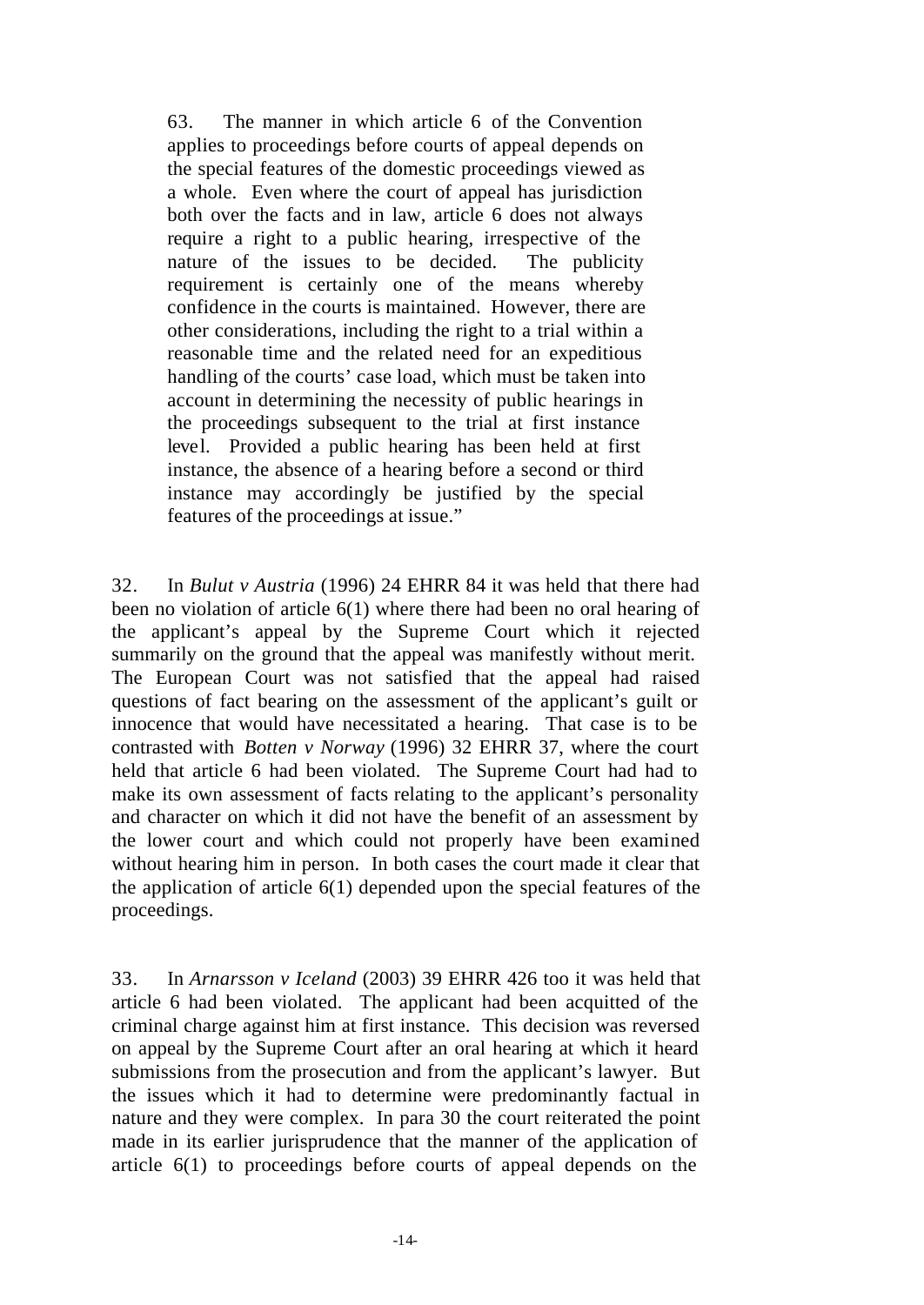special features of the proceedings involved, and that account must be taken of the entirety of those proceedings in the domestic legal order and of the role of the appellate court therein. In para 36 it said it did not consider that, having regard to what was at stake for the applicant, the issues to be determined by the Supreme Court could as a matter of fair trial have been examined properly without a direct assessment of the evidence given by the applicant in person.

34. None of these cases is directly comparable with the process of review that was being undertaken by the Lord Chief Justice in this case at the request of the Home Secretary. But it is possible to extract from them the following principles. What is at issue is the general right to a "fair and public hearing" in article  $6(1)$ . There is no absolute right to a public hearing at every stage in the proceedings at which the applicant or his representatives are heard orally. The application of the article to proceedings other than at first instance depends on the special features of the proceedings in question. Account must be taken of the entirety of the proceedings of which they form part, including those at first instance. Account must also be taken of the role of the person or person conducting the proceedings that are in question, the nature of the system within which they are being conducted and the scope of the powers that are being exercised. The overriding question, which is essentially a practical one as it depends on the facts of each case, is whether the issues that had to be dealt with at the stage could properly, as a matter of fair trial, be determined without hearing the applicant orally.

### *Application of these principles to this case*

35. Mr Owen laid much stress on the fact that the setting of the appellant's tariff was part of the sentencing process and that there had been no oral hearing as to this matter under the defective procedure under which it was originally set by the Home Secretary. He also pointed out that what Lord Woolf CJ was being required to do was to take account of later developments in the light of the principles which had been described in *R v Secretary of State for the Home Department, Ex p Venables and Thompson* [1998] AC 407. This was not something which Potts J was required to do. It was a fresh exercise which involved the scrutiny by the Lord Chief Justice of new material which had not previously been taken into account by the judiciary. The Strasbourg case law to the effect that the application of article 6(1) depended upon the special features of the proceedings assumed that there had been a satisfactory examination of the case at first instance. That was not what had occurred here.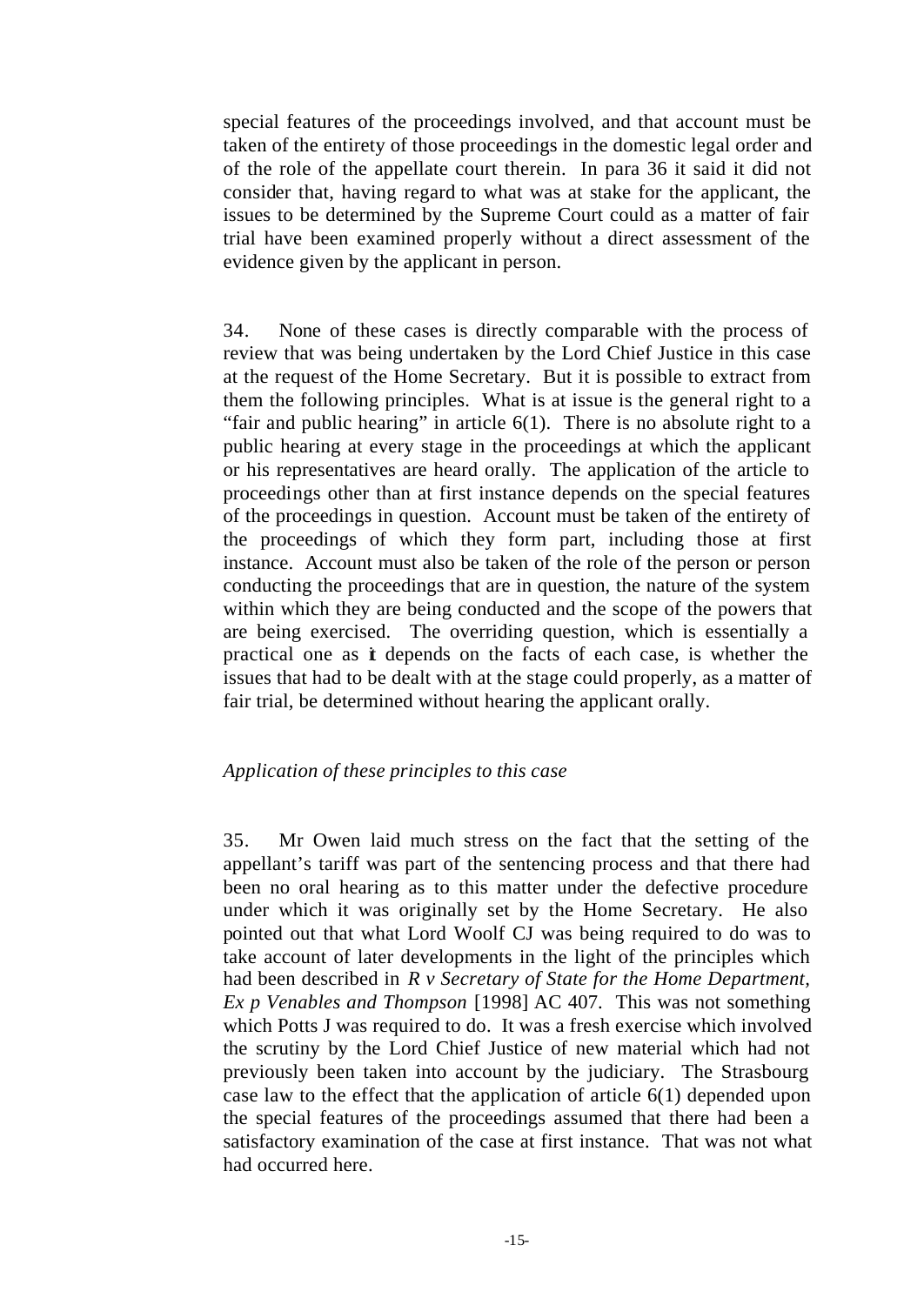36. On the other hand, looking to the stage that had been reached in the sentencing process by the time of the review by Lord Woolf CJ, it is clear that most of the issues which were relevant had already been determined at the trial. No challenge was being made to the assessment by Potts J of the part which the appellant had played in the murder. His determination of the length of the detention that was necessary to meet the requirements of retribution and general deterrence in the appellant's case, and Lord Taylor of Gosforth CJ's agreement with his recommendation in what he described as an exceptionally grave case, could not be ignored by Lord Woolf CJ. These views had been formed in the light of the evidence which had been led in public at the trial. The issues which Lord Woolf CJ was being required to determine now were not, of course, confined to a fresh assessment of the extent of the appellant's criminality. He had to review the appellant's behaviour after conviction, the reports of those who had been responsible for his case at HMP Wandsworth and the representations that had been received from the victim's family. He also had to review the representations that had been received from the appellant's solicitors. But it is important to note that he was not being required to make findings of fact based on this material. What he was being required to do was to make an assessment of the extent to which an adjustment of the tariff was needed in the light of these further factors.

37. It is not obvious, given the comparatively limited nature of this exercise, that an oral hearing was needed to equip the Lord Chief Justice with the information that he needed for the proper conduct of this exercise. I would attach particular importance to the fact that it was not suggested by the appellant's solicitors that an oral hearing was required so that the appellant could appear in person before the Lord Chief Justice and give evidence. The request for an oral hearing was made solely on the ground that this procedure was a normal part of the sentencing exercise. Mr Owen did not dispute that its sole purpose was to enable the appellant's solicitors to make oral representations on his behalf. But they had been given an ample opportunity to submit these representations in writing, so it is unlikely that any information that they would have been able to provide at an oral hearing would have added anything. This is not a situation where procedural fairness required there to be an oral hearing before a final decision was made: contrast *R (West) v Parole Board* [2005] UKHL 1; [2005] 1 WLR 350, 362-363, para 35, per Lord Bingham of Cornhill; p 370, paras 64-68, per Lord Hope of Craighead. All the signs are that an oral hearing in this case would have been a formality.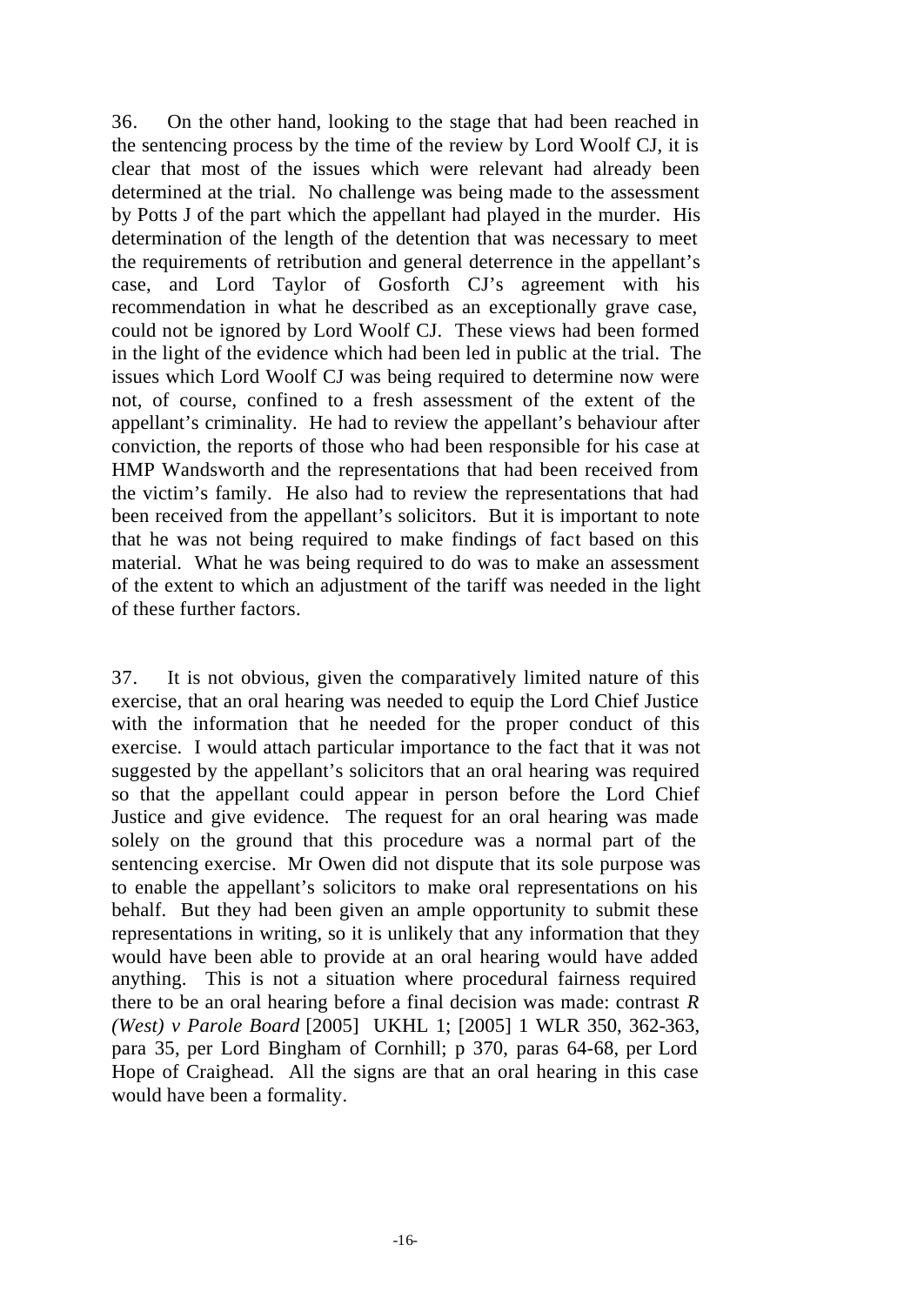38. Account must also be taken of the nature of the procedure that the Secretary of State had devised for dealing with those persons who had already been sentenced as juveniles. As he told Parliament on 13 March 2000, there were already about 250 such detainees, with the possibility of more cases going through the courts before the necessary changes in the law could be introduced. He had decided that the review in these cases should be conducted by the Lord Chief Justice. He could have decided that they should be dealt with instead by a High Court judge, at least in the first instance. But there were very good reasons for preferring that this exercise should be conducted by the Lord Chief Justice himself, in view of the central role which he plays in the maintenance of fairness and consistency when the minimum periods that life prisoners must serve in custody are being fixed.

39. The essential task for the Lord Chief Justice was to determine, in the light of his experience, where on the scale each one of these detainees should be placed in the light of the particular facts of each case. The magnitude of the task that he was being asked to perform must not be underestimated. This was, as Lord Phillips of Worth Matravers MR observed in the Court of Appeal [2004] QB 1341, 1372, para 92, a very substantial burden, to be performed in addition to his existing heavy judicial duties as Lord Chief Justice. He had to have regard to the public interest as well as the interests of each detainee, and he had to have regard to the requirement that this exercise had to be carried out within a reasonable time as article 6(1) of the Convention requires. There is no doubt that if he had undertaken to conduct each one of these proceedings orally it would greatly have enlarged his task, and inevitably it would have caused much delay. Moreover it has not been shown that any good purpose would have been served by adopting this procedure generally, as all relevant material was being disclosed and a sufficient opportunity was being given for representations to be made in writing. It was, of course, open to him to ask for an oral hearing in a particular case if, in the light of his experience, he thought that this was necessary. The requirement that the matter should be dealt with in public was served by the issuing of the practice statement which explained the procedure that was to be adopted, and by the fact that the decisions on the tariff in each case were delivered by the Lord Chief Justice himself in open court.

### *Conclusion*

40. Taking all these special features of the proceedings into account, I would hold that the absence of an oral hearing in this case did not